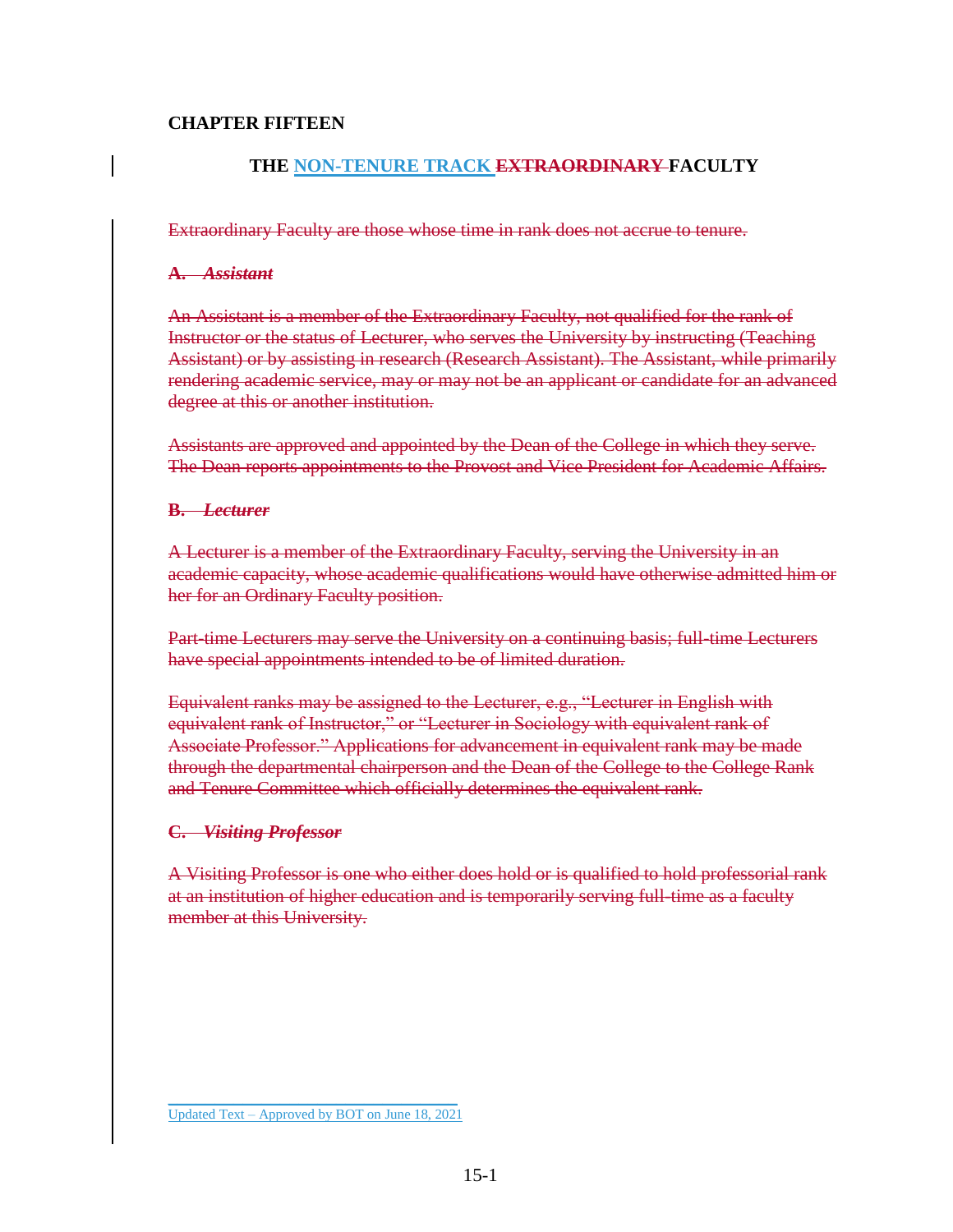### **D.** *Writer, Artist, or Composer in Residence*

The Writer, Artist, or Composer in Residence may be employed on a part-time or fulltime basis. While he or she is entitled to conduct classes, the main duty is the pursuit of creative art. Responsibilities are detailed in the letter of appointment.

### **E.** *Adjunct Professor*

An Adjunct Professor is one who holds or is qualified to hold a professional position at an institution of higher education and is temporarily serving part-time as a faculty member at this University.

## **A.** *Members of the Non-Tenure Track Faculty*

Non-tenure track faculty hold teaching appointments that are not tenured or tenure track or are not governed by other chapters of this Handbook. The non-tenure track faculty are divided into four broad categories: faculty on short-term or part time contracts (I.A); fulltime faculty with fixed-term appointments (I.B); full-time faculty with renewable-term or continuing appointments (I.C); and faculty with other kinds of appointments, including for a project for which continued financial and salary support is not assured (I.D). The conditions of each appointment, including salary, rank, term of appointment, including service expectations, shall be stated and confirmed to the faculty member in writing by the dean of the college. Any special understandings shall be stated and confirmed in writing by the dean of the college.

All full-time non-tenure track faculty are entitled to the rights, academic freedom, and grievance procedures as provided in Chapter 8, sections A, C, and D. Non-tenure track faculty positions are not intended to replace tenure or tenure track faculty, but are primarily designed to fill short-term teaching needs, or long-term teaching needs for which special circumstances exist that render it appropriate to use non-tenure track rather than tenure track faculty. Non-tenure track faculty who hold fixed-term appointments for three continuous years or who hold continuing appointments, and whose contract(s) includes service obligations, enjoy governance rights, as appropriate, as described in Chapter 8, section B-2, except as to rank and tenure matters. Each college may develop and implement additional policies and practices for non-tenure track appointments, but such policies must be consistent with the provisions of the Faculty Handbook, in particular, Chapters 4 and 5. Such college-level decisions would include the title, ranks, and other identification given to non-tenure track appointments. Generally, colleges may not assign the titles "Professor," "Associate Professor," and "Assistant Professor," as defined in Chapters 4 and 5, to non-tenure track faculty, unless those titles and ranks are customary for non-tenure track faculty in that discipline. The type of appointment is clearly specified in the initial and subsequent appointment contract or letter of appointment.

\_\_\_\_\_\_\_\_\_\_\_\_\_\_\_\_\_\_\_\_\_\_\_\_\_\_\_\_\_\_\_ Updated Text – Approved by BOT on June 18, 2021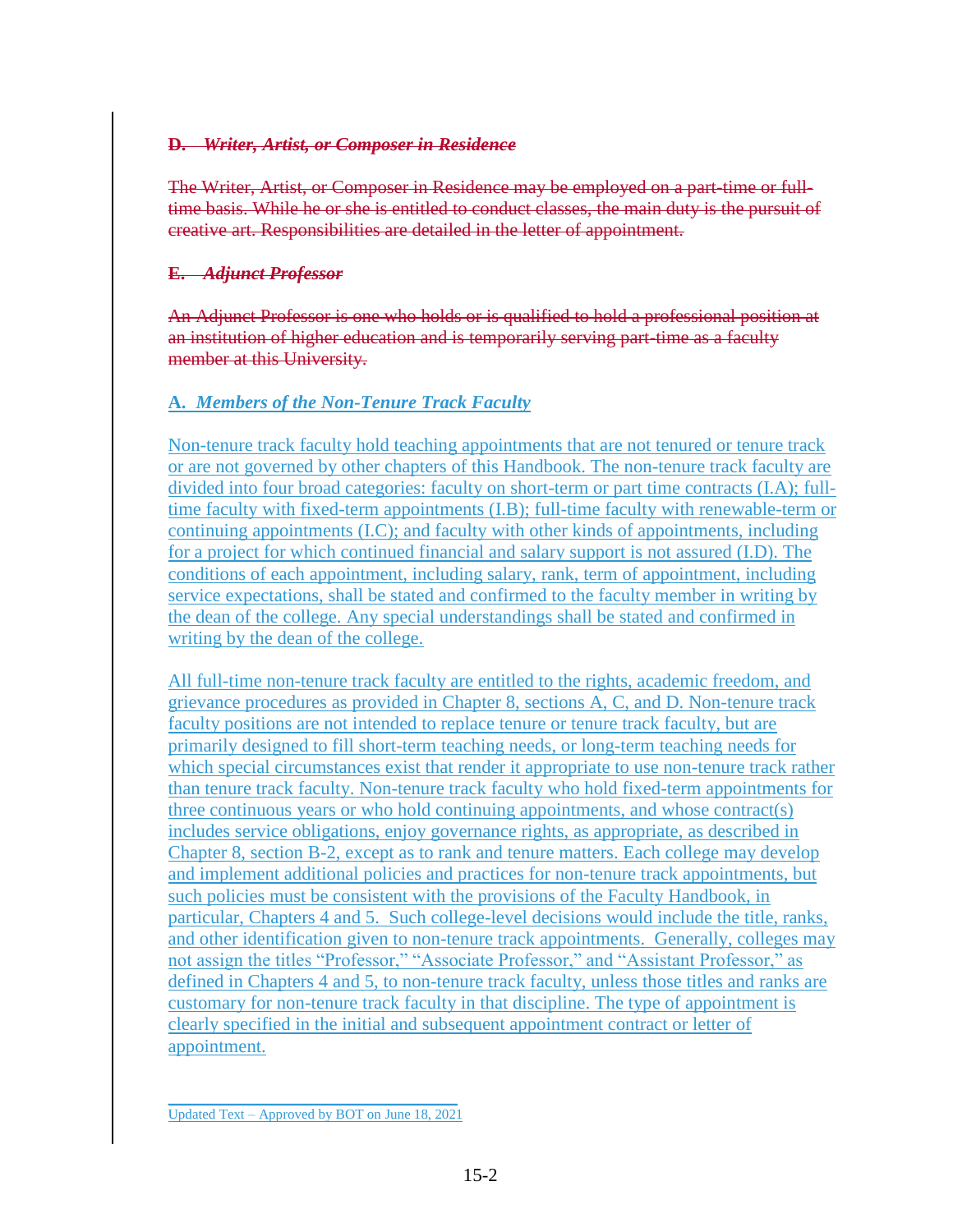Non-tenure track faculty appointments, reappointments, and evaluative processes should be made in consultation with college or department tenured and tenure-track faculty, and similar considerations that guide tenure-track appointments should be used in non-tenuretrack appointments, as appropriate, including the need to ensure a diverse faculty institutionally and in colleges.

All non-tenure track faculty enjoy the same right of access to on-campus or on-line materials, on-campus resources, and support services that are provided to tenured and tenure-track faculty. This includes copies of required textbooks, email accounts, ID cards for affiliation and discounts, library privileges, parking, computers, photocopiers or basic office supplies.

All non-tenure track faculty enjoy access to on-campus professional development opportunities that are provided to tenured and tenure-track faculty.

Non-tenure track appointments may vary in duration according to the rules of each college. A performance review shall be conducted to determine every reappointment to a regular full-time non-tenure track faculty position. This reappointment process shall be subject to the rules and practices of each college and, where appropriate, the approval of the Office of Academic Affairs. Unless special circumstances dictate, if the contract appointment is for three years or more, the faculty member will be notified no later than December 15 of the last contract year before her or his employment is terminated. All other terms of appointment and reappointment are subject to the rules and practices of each college and, where appropriate, the approval of the Office of Academic Affairs. Decisions concerning evaluation and termination of non-tenure track appointments are made by the respective colleges with the approval of the Office of Academic Affairs.

Although student teaching evaluations may be considered in evaluating non-tenure track faculty, student teaching evaluations may never be the sole basis on which evaluations of non-tenure track faculty rest. College and departments reviewing non-tenure track faculty appointments must engage in a holistic consideration of teaching effectiveness resting minimally on student evaluations.

Non-tenure track faculty shall not be retaliated against or denied reappointment on the basis of that faculty member's refusal to engage in activities or duties not specifically required by contract or outlined in the letter of appointment, unless those activities or duties are inherent or essential to their instructional duties, or generally apply to most employees, such as trainings.

Generally, no more than 35% of the institution's full-time faculty will consist of nontenure track faculty in any one academic year.

# **1. Short-term Appointments**

Short-term or Adjunct faculty are part-time instructors, appointed to teach for one

\_\_\_\_\_\_\_\_\_\_\_\_\_\_\_\_\_\_\_\_\_\_\_\_\_\_\_\_\_\_\_ Updated Text – Approved by BOT on June 18, 2021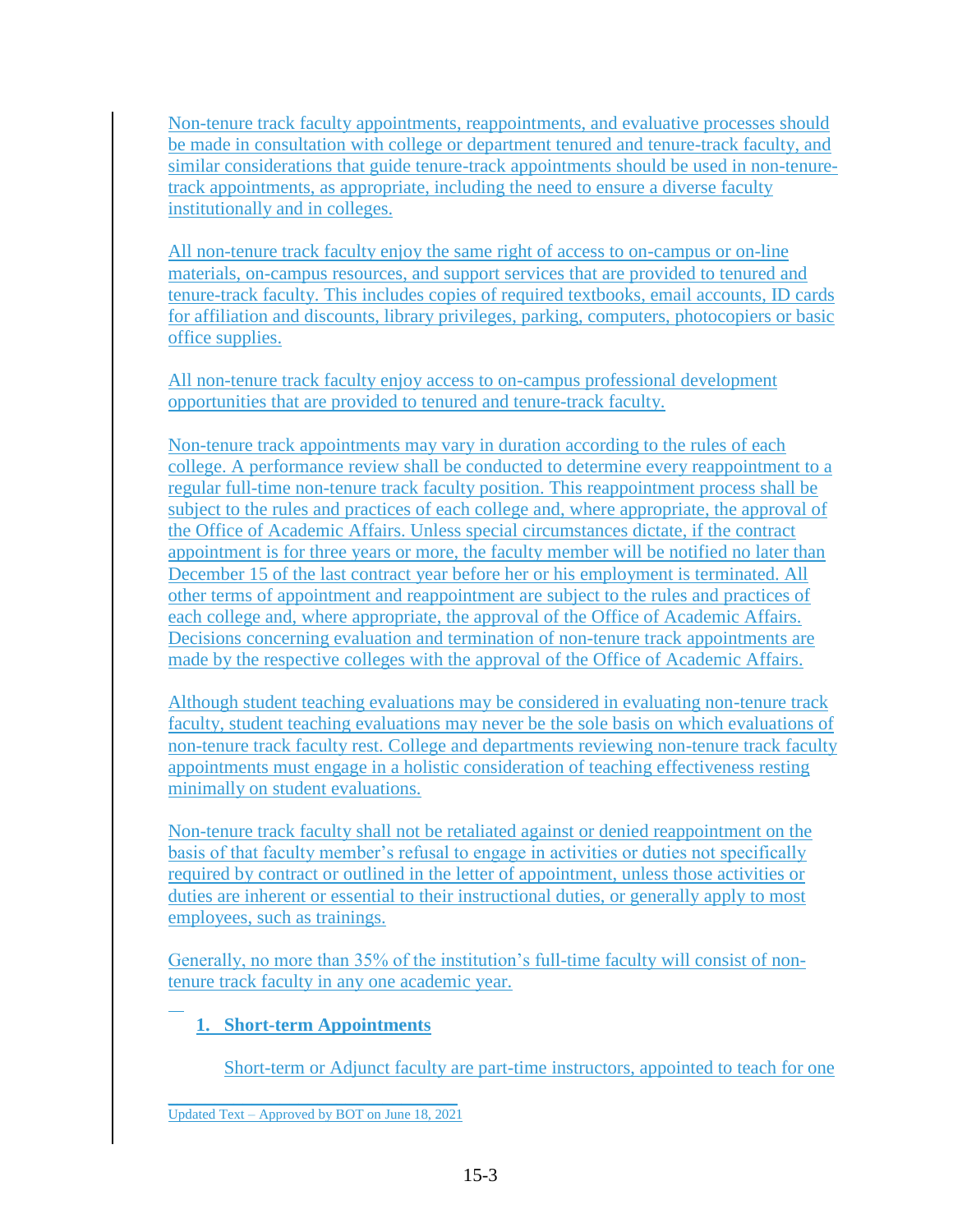academic semester, usually for not more than six credit hours. Advising, research and service are not expected of these faculty, unless specified by contract. Adjunct appointments may be continued indefinitely, provided that the nature of the appointment is bona fide part-time. Adjuncts do not enjoy a guarantee that their part-time contracts will be renewed.

# **2. Fixed-term Appointments**

Fixed-term appointments are full-time, typically for a fixed period of one semester or one academic year whose primary duties are instructional. These appointments may be renewed at the discretion of the department chair and dean. Non-tenured faculty with fixed-term appointments for three continuous years who have earned consistently good performance evaluations enjoy a presumption that their fixed-term appointment will be renewed for one year, subject to the University's budgetary constraints. If the University determines that budgetary constraints make it unfeasible to grant fixed-term appointments another year, that determination is final and should be communicated to the faculty member as soon as possible.

Evaluations of non-tenure track faculty on fixed-term appointments should be comprehensive. Non-tenure track faculty with fixed-term appointments usually teach a maximum of 12 credit (or its equivalent) hours per semester. Additional non-teaching duties are not expected of these faculty, unless specified by contract or the letter of appointment. If the contract does not contain the terms, then the contract incorporates the terms provided in the letter of appointment.

Fixed-term faculty ranks include visiting professors, lecturers and senior lecturers.

# **3. Continuing Appointments**

Faculty on continuing appointment are appointed primarily to teach in an area of persistent programmatic need. Continuing faculty appointments are full-time, on the basis of a fixed contract for a term of three to five years, presumptively renewable annually based on good evaluation of the yearly performance. Continuing faculty usually teach a maximum of 12 credit hours (or its equivalent) per semester. Teaching must be the continuing faculty member's primary duty, though they may perform additional duties as specified by contract or the letter of appointment. If the contract does not contain the terms, then the contract incorporates the terms provided in the letter of appointment.

Continuing faculty are eligible for salary adjustments and may be eligible for other University support for their professional development and contractual work, including support for travel to conferences and research, to the extent practicable. Provisions for appointment, evaluation, and renewal of continuing appointments may be specified in each college handbook but have to be consistent with the

\_\_\_\_\_\_\_\_\_\_\_\_\_\_\_\_\_\_\_\_\_\_\_\_\_\_\_\_\_\_\_ Updated Text – Approved by BOT on June 18, 2021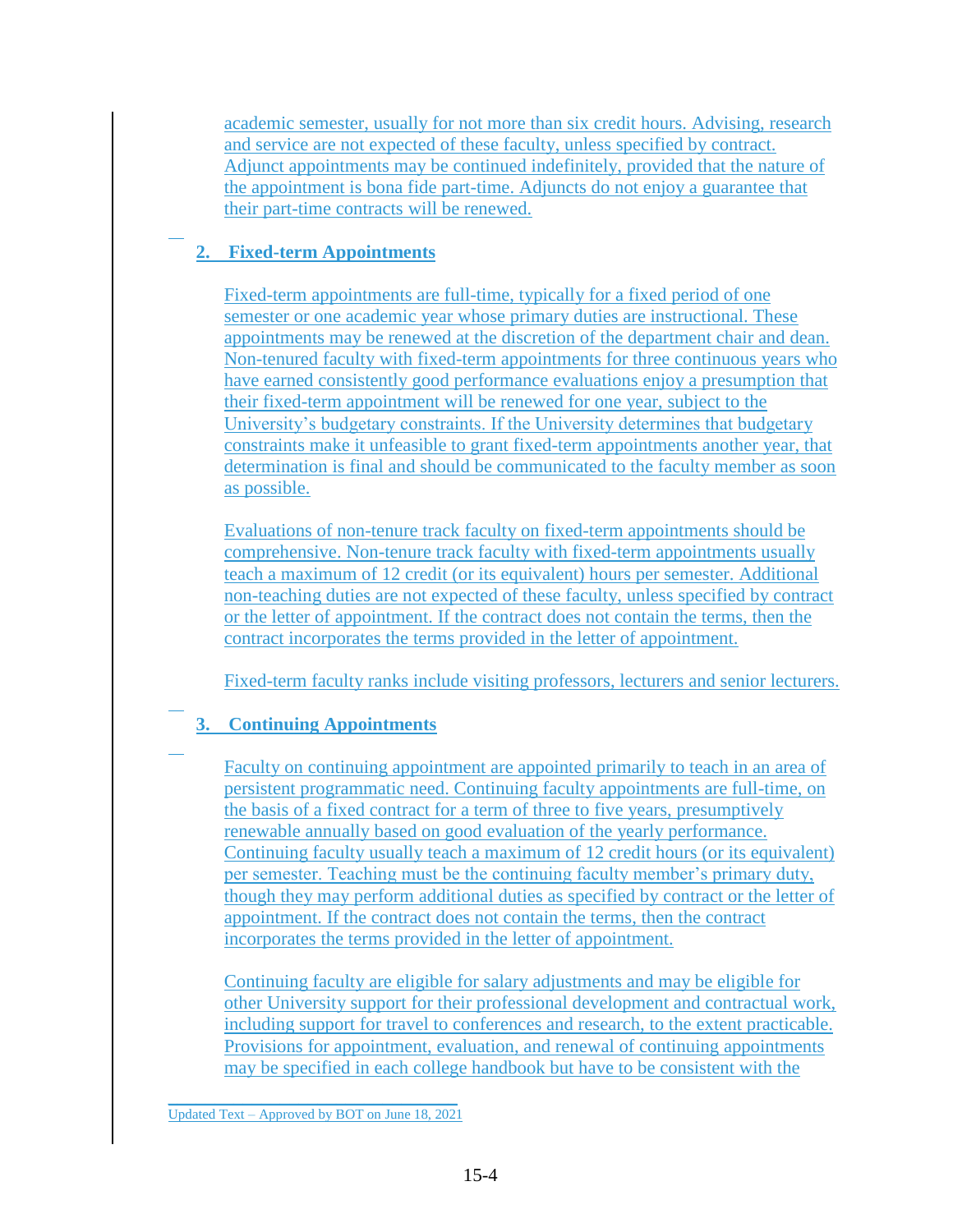relevant provisions of this Chapter and the Handbook in general. Continuing faculty ranks include lecturer, senior lecturer and professor of the practice.

## **4. Non-Tenure Faculty with other kinds of Appointments**

Non-tenure faculty may also include faculty or professionals invited to visit, teach or work on scholarly interests for a fixed period of time. This category of appointment includes artists in residence, post-doctoral fellows, or research fellows. These positions are temporary in nature and are subject to the terms of their contract.

# **B.** *Non-Tenured Track Faculty Ranks*

Visiting Professors: A visiting professor is one who may or may not hold professorial rank at an institution of higher education, and is temporarily serving full-time as a faculty member at this University. Their full title should correspond to their rank at their home institution (i.e. Visiting Assistant Professor, Visiting Associate Professor, or Visiting Professor). Visiting professors normally serve one-year terms and may be considered for a tenure or tenure track position while visiting at Loyola. Normally, visiting professors may serve two years at Loyola as visiting professors.

Professors of the Practice, Lecturers, and Senior Lecturers: These categories of full- time faculty membership refer to faculty whose primary assignment is instruction and activities related to instruction. The choice of titles for these appointments follows prevailing practices and traditions in the schools and disciplines.

Professor of the Practice: A member of the faculty whose primary assignment is instruction and activities related to instruction. Professors of the Practice have terminal degrees or equivalent professional experience. Professors of the Practice do not receive and are not eligible for tenure.

The performance reviews that must be conducted in connection with all reappointment determinations for Professors of the Practice shall be conducted by the college's promotion and tenure committee, the school's faculty (where appropriate), the college's Dean, and the Office of Academic Affairs.

Lecturer: A member of the faculty whose primary assignment is instruction and activities related to instruction. Lecturers hold terminal degrees or have equivalent professional experience. Lecturers do not receive and are not eligible for tenure. Initial appointments can be made at the rank of either Lecturer or Senior Lecturer.

The performance reviews that must be conducted in connection with all reappointment determinations for Lecturers and Senior Lecturers shall be conducted by the school's promotion and tenure committee, the school's faculty (where appropriate), the school's Dean, and the Office of Academic Affairs. Similarly, any promotion to Senior Lecturer

\_\_\_\_\_\_\_\_\_\_\_\_\_\_\_\_\_\_\_\_\_\_\_\_\_\_\_\_\_\_\_ Updated Text – Approved by BOT on June 18, 2021